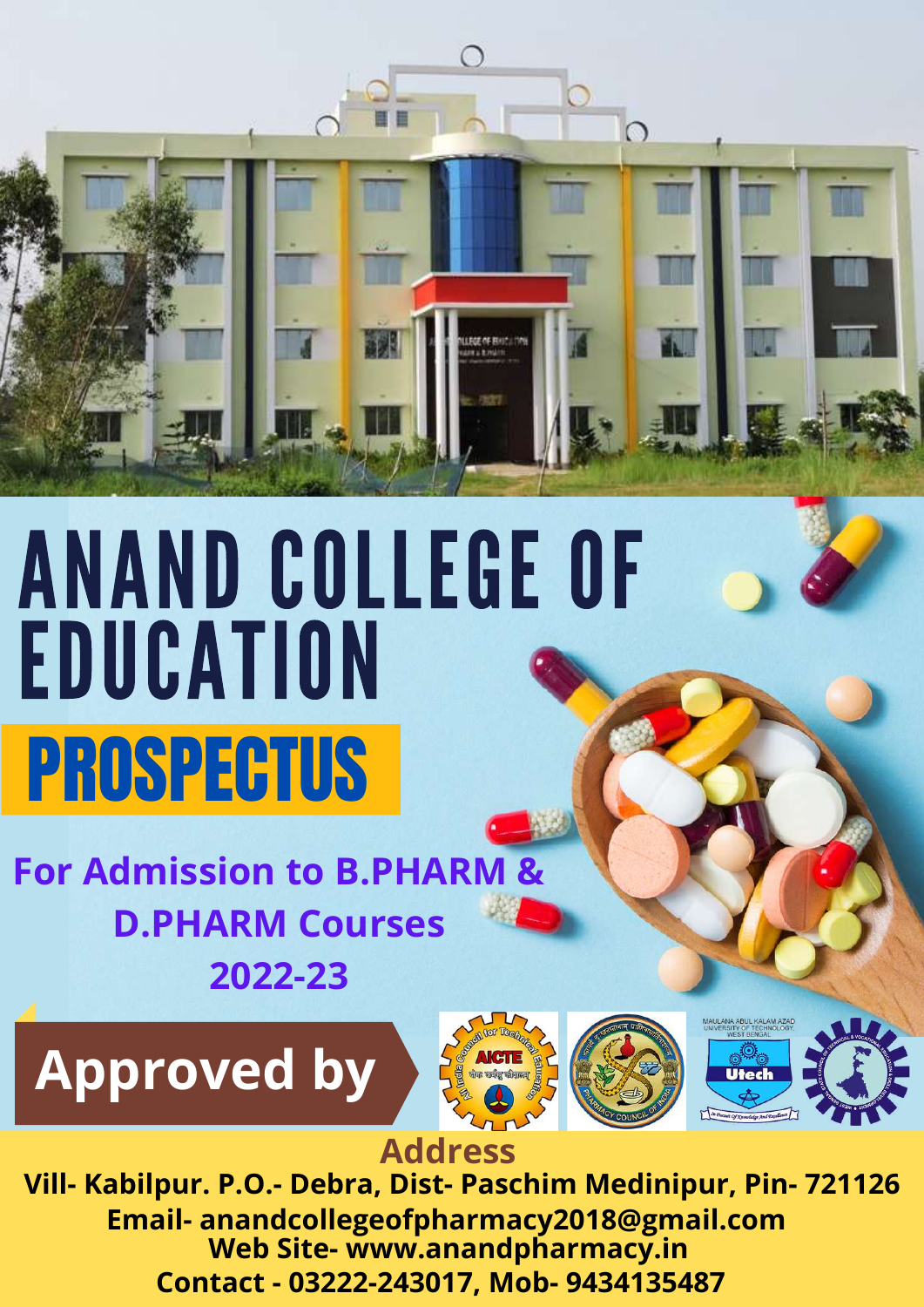# ABOUT COLLEGE



**Anand College of Education is a Bachelor of Pharmacy & Diploma in Pharmacy institute of West Bengal, established in 2018 under the trust AR Educational Trust for Career Advancement. The institute has been established with a view to promote excellence in Pharmacy education and to prepare upcoming generation to meet the challenges in the area of Pharmaceutical industries, education, research and development by utilizing leading edge technologies with available resources at the Anand College of Education.**

**Anand College of Education offers Bachelor of Pharmacy & Diploma in Pharmacy program. The institute houses the highly well equipped state-of-the-art laboratories with sophisticated, advanced and dedicated instrument rooms, Animal house, library with computer facility, reprographic facility with unlimited internet access for students and faculty members for research and knowledge up gradation, class rooms with preinstalled LCD Projectors.**

**The institute aims to provide a simulated atmosphere at the premises to build up and boost up their confidence and competence levels. The institute regularly invites learned and eminent academicians, industrialists and dignitaries to deliver seminar and lectures to create enthusiasm and zeal among students and staff members for educational excellence.**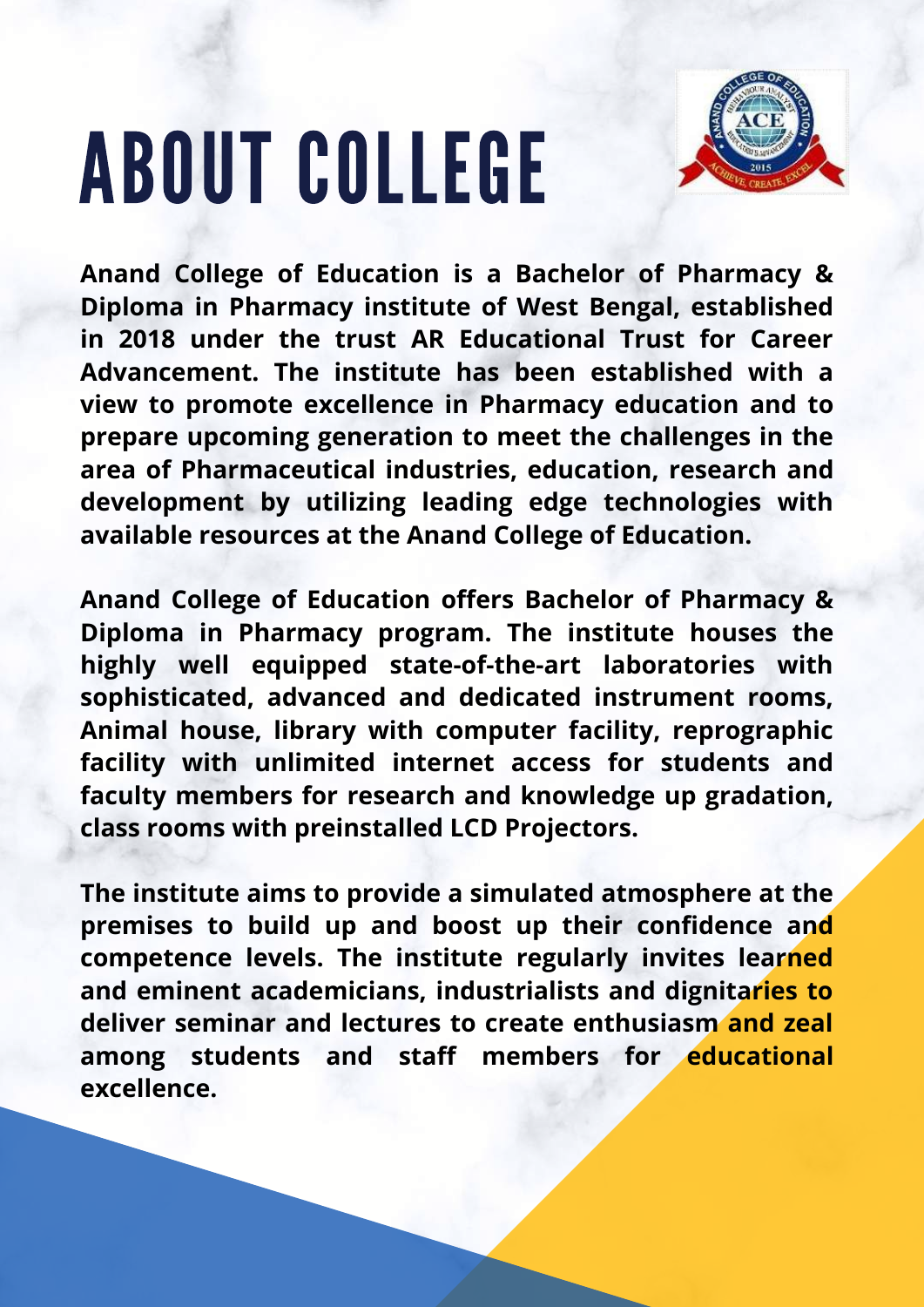# OUR VISION



- **The Institution, through quality, innovative and dynamic education, service and scholarship, will improve the general health and well-being of the residents of rural or under served populations.**
- **The college will educate pharmacists to embrace knowledge and technology to optimize pharmacistdelivered patient care.**
- **The college will collaborate with stakeholders to develop centers of excellence and to address identified needs in rural health.**
- **The college is committed to super quality and high standard in education and vows to be recognized as the center of supreme excellence in Pharmacy Education.**
- **All these visions are expected to turn into reality with the active and spontaneous co-operation of the learned and experienced faculties who are committed to keep a vigilant eye on the overall development of the personality of the Pharmacy education -learner.**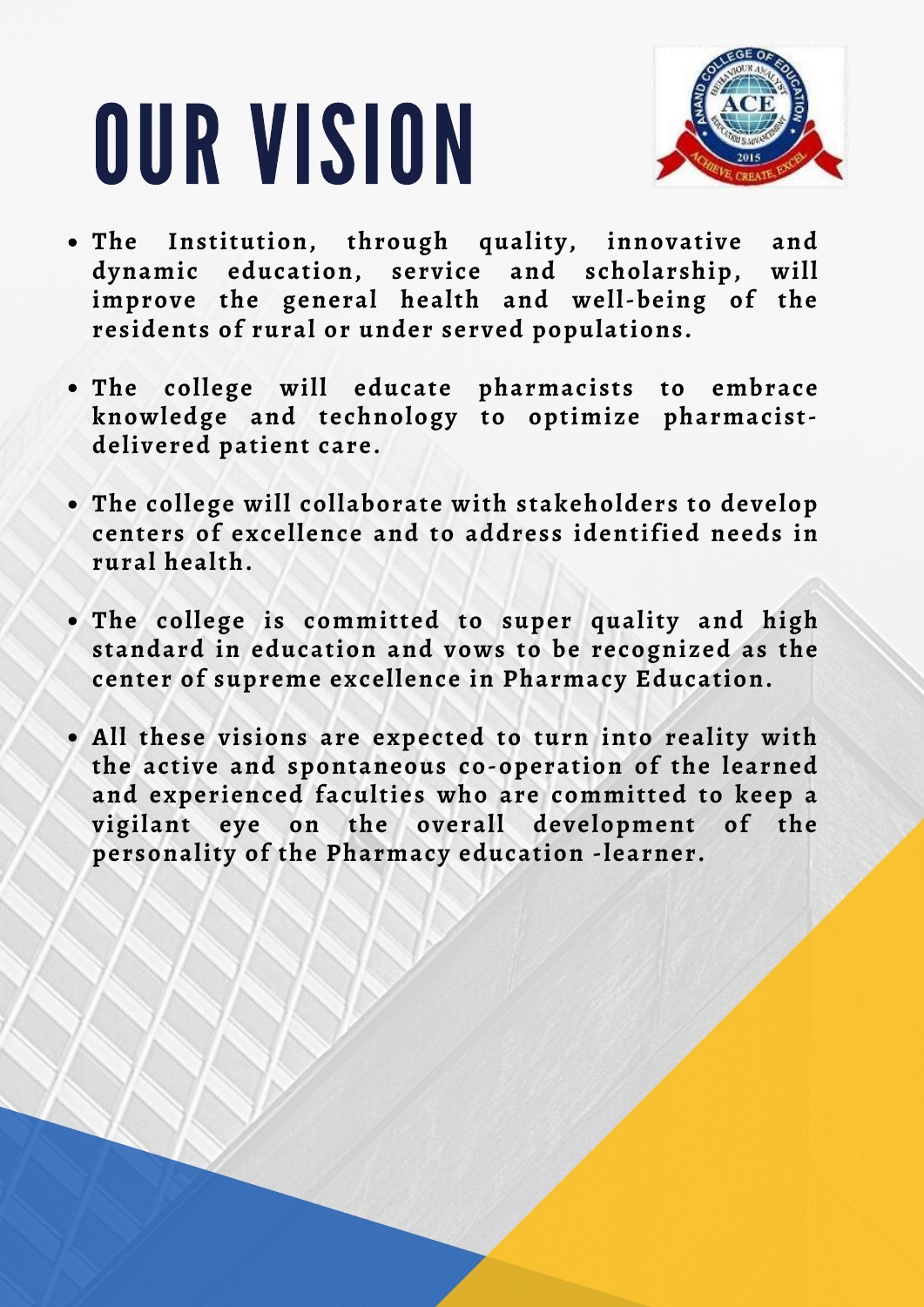# OUR MISSION



**The institution empowers the associates by-**

- **Providing timely and accurate information which is vital.**
- **Creating awareness about the role of pharmacists in patient care system for optimal medication use.**
- **Providing state-of-the art resource to enhance continuing professional development.**
- **Assisting to utilize knowledge and skills for the betterment of society.**
- **To maintain overall strict discipline and congenial environment for smooth and uninterrupted teaching in and around the campus.**
- **To inculcate the values of honesty, honour and integrity in the Pharmacy Education trainees.**
- **To develop personality and ethical values**
- **To foster inquisitive mind and love for learning.**
- **To awake the values of care, compassion tolerance, respect for culture and heritage of the country.**
- **To create love for nature, environment and progressive international outlook.**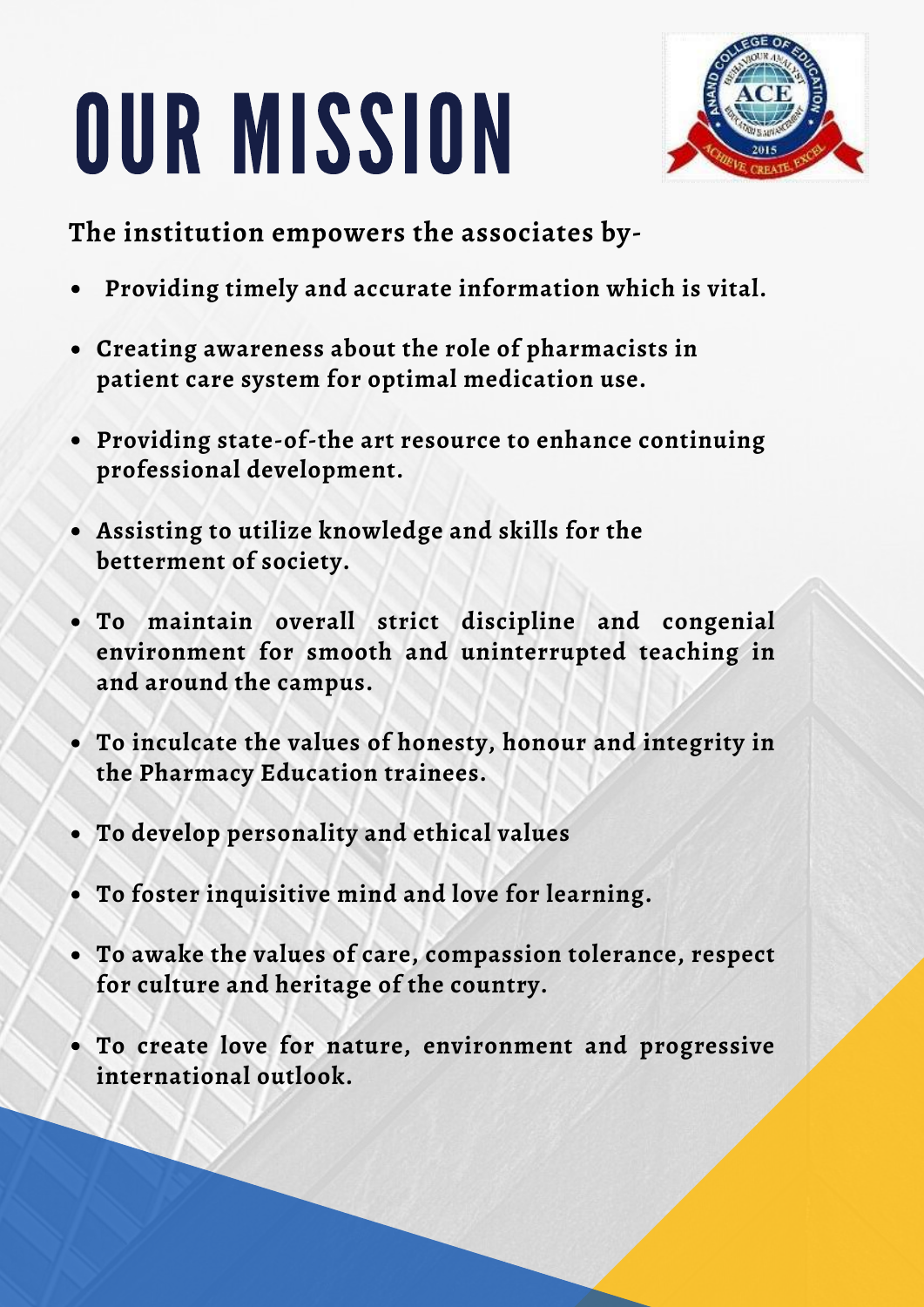



### MESSAGE FROM THE PRESIDENT

**Education awakens the power of beauty that lie within us. Therefore, our motto is to build the nation through proper education, is at the heart of everything we do at the college. We aim at not just impart knowledge to the student-teachers, but also to inculcate in them wisdom, compassion and humanitarian spirit. In the present era of digitalized world, lit is a challenge before educators and parents to nurture the young minds with all-round duties and responsibilities. Discipline, values and integrity are the foundation of the Anand College of Education. The College is well equipped with facilities like specious class rooms, Laboratories and computer laboratories, Auditorium, Seminar Hall, well stocked Library, CCTV surveillance, cycle & bi-cycle stand, canteen, purified and cool drinking water plant. I am sure that you would experience a joyful teaching-learning environment in our college.**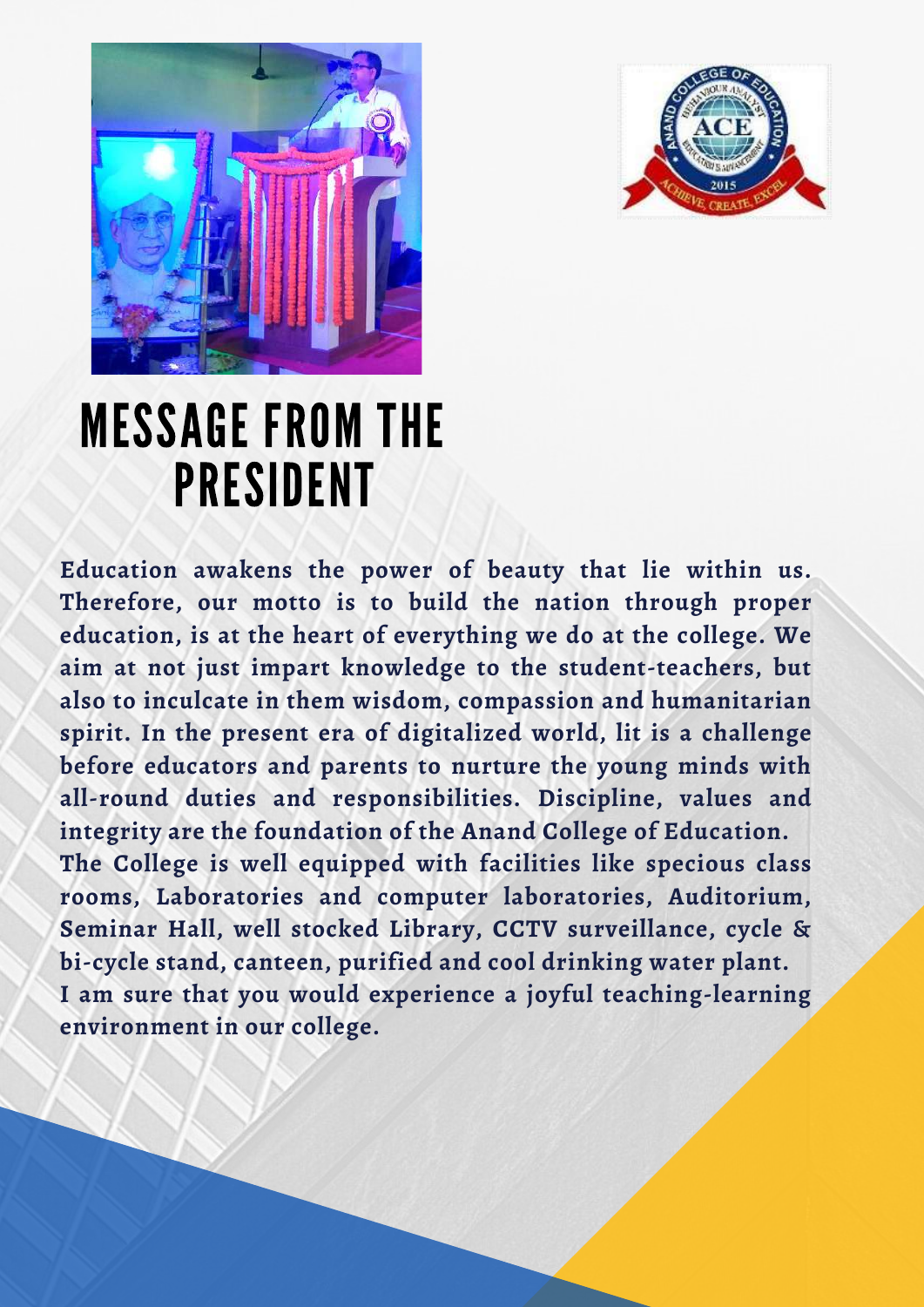



### MESSAGE FROM THE SECRETARY

**"Education is the manifestation of the perfection already is man". Anand College of Education is set up with the noble mission of fulfilling this great saying of Swami Vivekananda. The aim of education is to elicit all the latent aptitudes in man for his success in future life. Education is a man making process and the purpose of education is to make man a man. The motto of our college is to impart such education as to make the Learner a full fledged man with human qualities and dedication for the service of humanity and the country. Strict and regular following up for the syllabus as per AICTE/PCI norms will be accompanied with such teaching as will foster the human qualities of love, compassion, sacrifice, fellow feeling, tolerance and enlightened outlook free from all parochial ideas and conservative beliefs, prejudices and superstition. Learners will be made to realize the importance of discipline, punctuality, regularity, perseverance, sincerity and above all honesty. The college will leave no stone unturned to keep up all these massages.**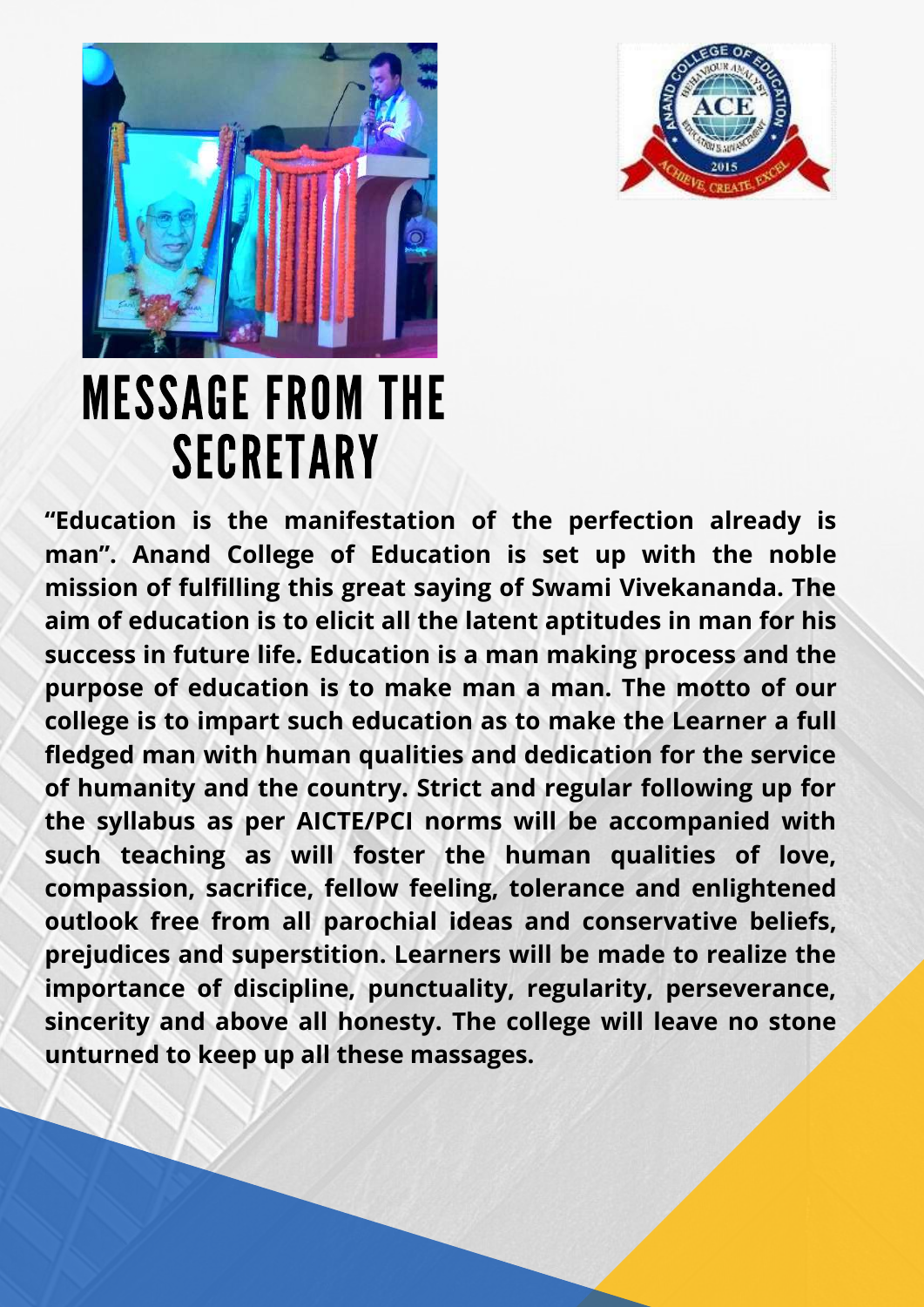



### MESSAGE FROM THE PRINCIPAL

**Anand College of Education is synonymous with excellence. It envisages to impart the best of education along with moulding of child's personality and equipping him with all necessary skills to lead a pleasant life. I am happy to note that Anand College of Education aims to develop social awareness and sensitivity in the minds of its Pharmacy students so that they would be the role model of our society. I hope that they would be the pathfinder of our future nation. It is because, education is always been a cornerstone of society, pillar on which the bulwark of human existence rests. The Anand College of Education intends to inculcate in the minds of its students such knowledge and wisdom as could unleash their unparallel innovative powers.**

**I convey my heartiest gratitude to management for entrusting me with the responsibility of spearheading the Anand College of Education towards excellence. I firmly believe that together we stand divided we fall.**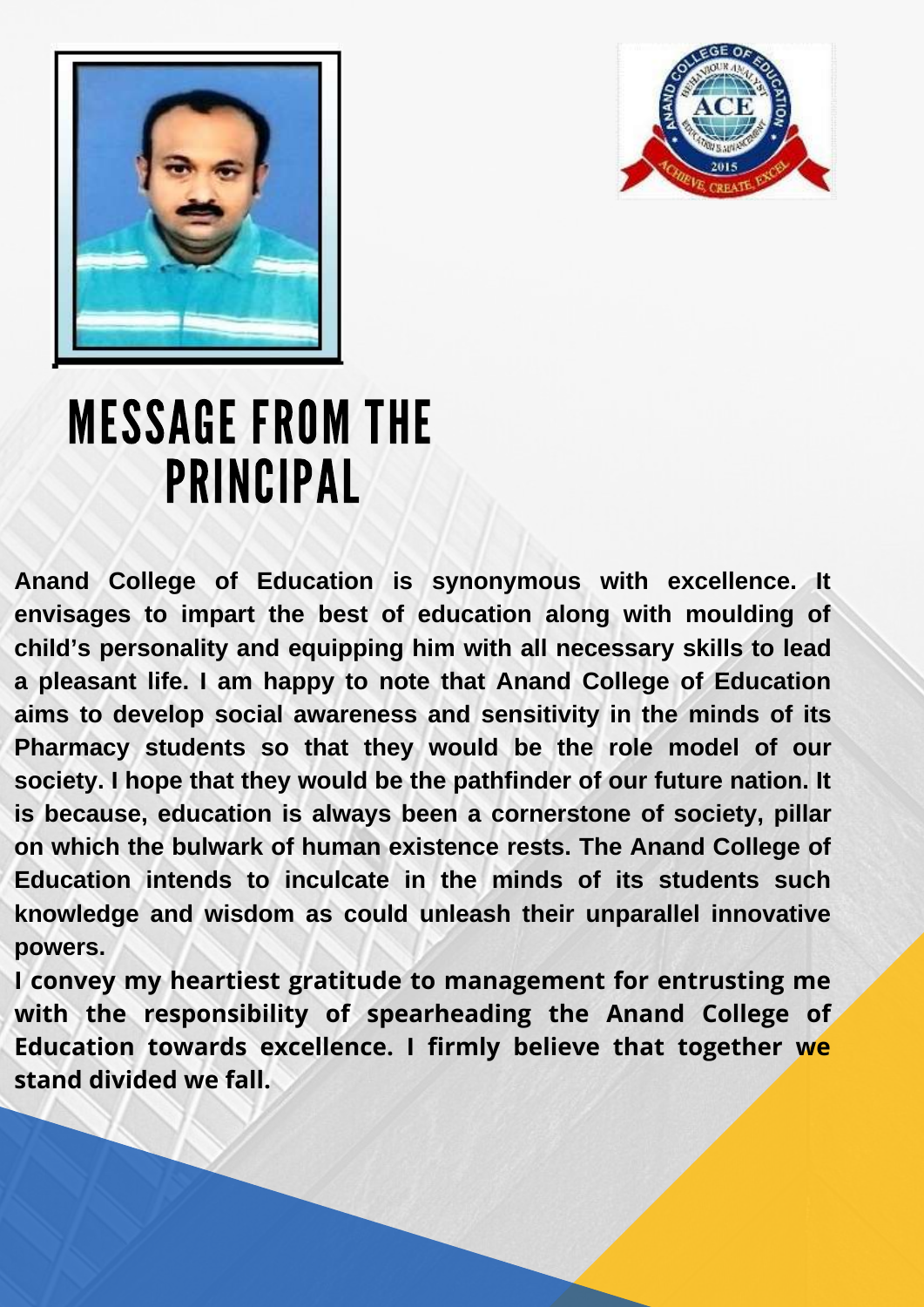

### **FACILITIES:**

 **Super specially equipped Laboratories. Well ventilated and electrified spacious smart class room.**

#### **Well furnished Multipurpose Hall & Seminar Hall.**

 **Common rooms for Male and Female Students. Adequate separate toilets of Indian and Western Style for Boys and Girls. Play Ground for all kinds of Outdoor Games. Library enriched with all kind of Pharmacy books and adjoining Reading room. Availability of purified drinking water. Pollution free pleasant environment enriched with greenery. Easy Communication along NH – 6. Qualified and experience faculties as per**

 **Installment facilities available.**

**AICTE/PCI norms.**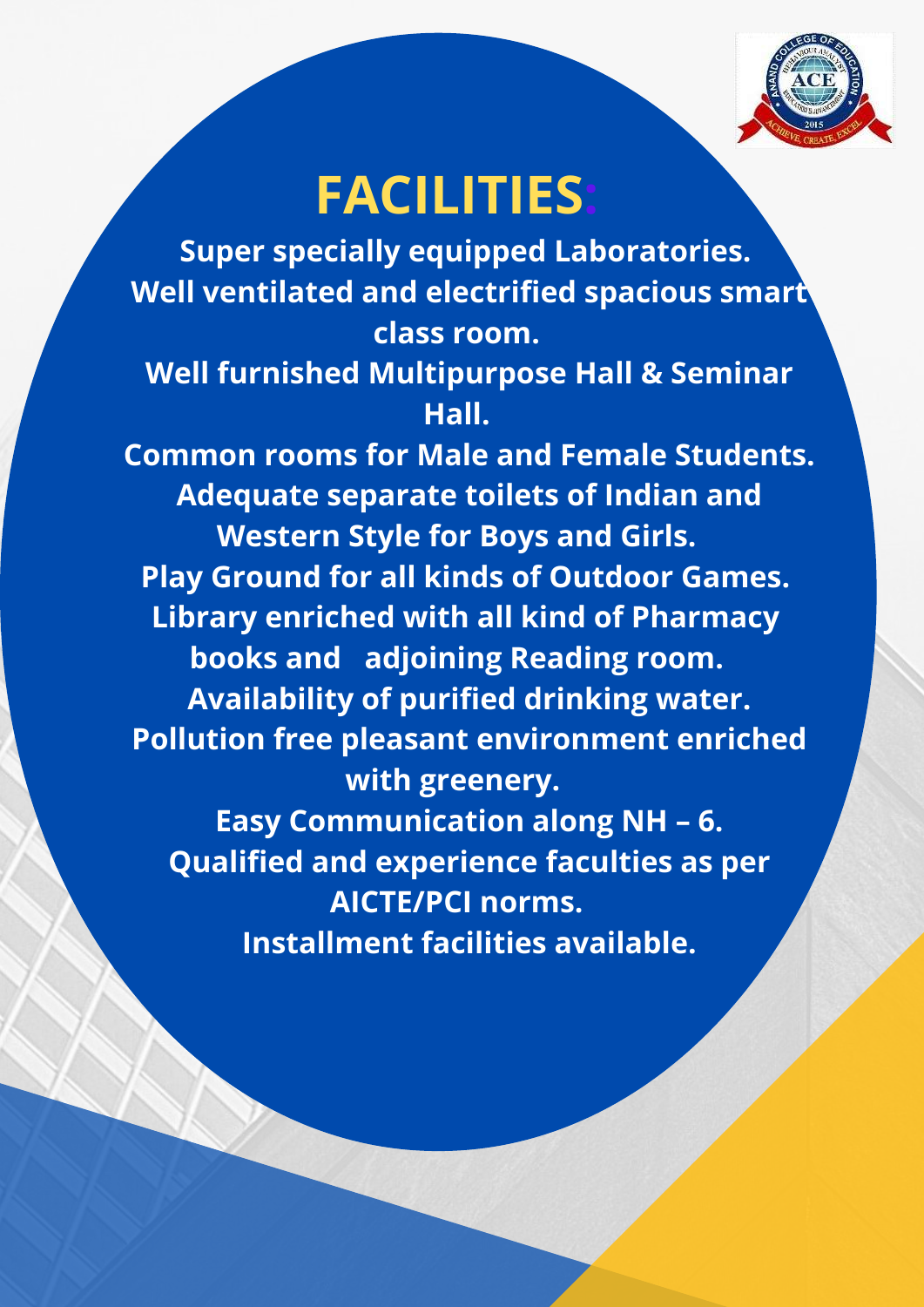



**Under Graduate B.Pharm (4 Yrs. Duration ) Diploma D.Pharm (2 Yrs. Duration) Under Graduate B.Pharm Lateral Entry (3 Yrs. Duration )**

# **Admission**

#### **Admission criteria includes the following**

#### **B.Pharm : Eligibility Criteria**

**Candidates should secure 45 % in Physics, Chemistry & Biology/Mathematics in 10+2, Passing individually in all the above mentioned sunjects along with English**

#### **D.Pharm : Eligibility Criteria**

**Candidates should pass 10+2 having Physics, Chemistry & Biology/Mathematics along with English**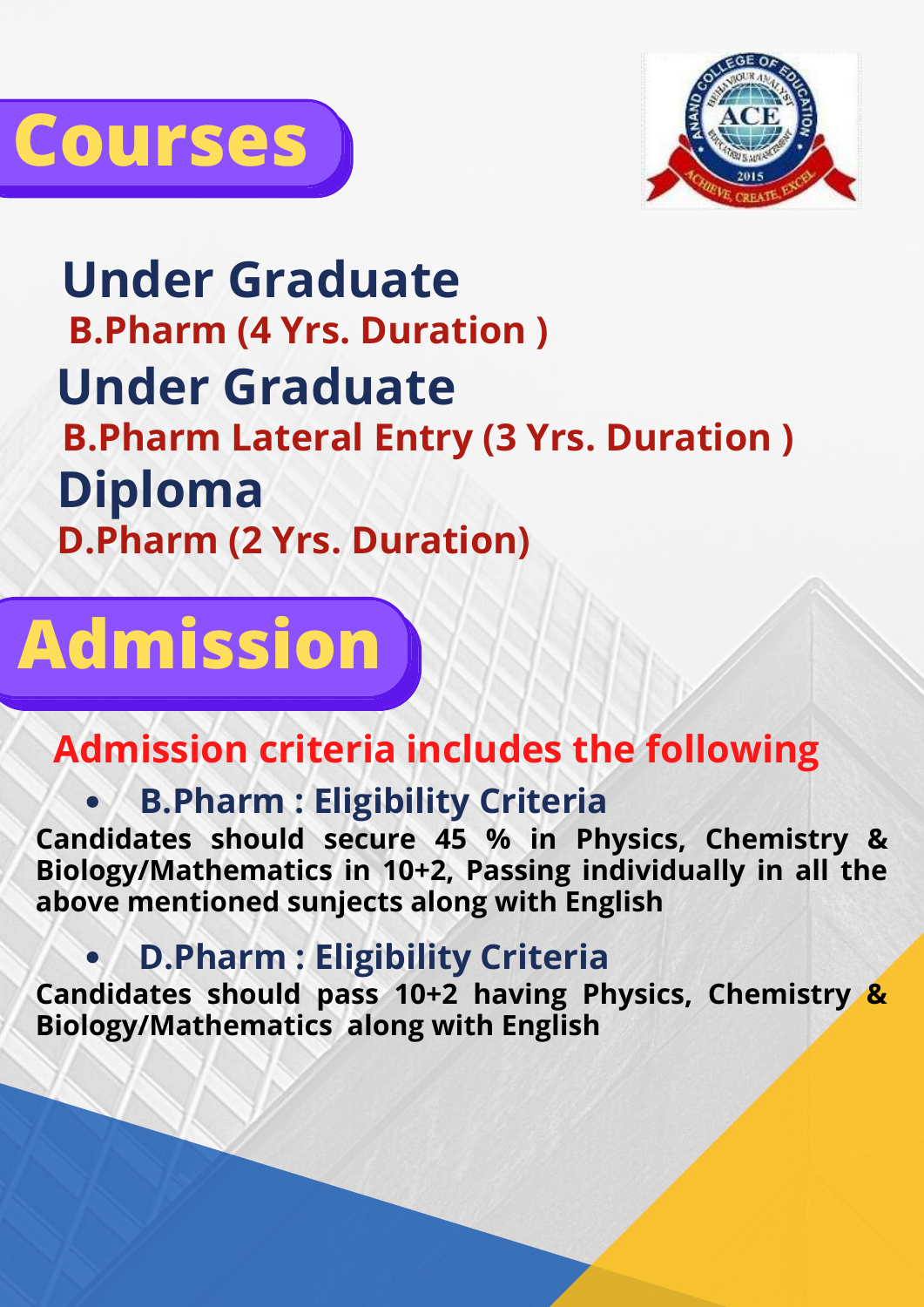# **Infrastructure**



**The College has well furnished Laboratories which are well equipped with all modern & latest Equipments & Machines. A separate Instrument room, machine room is provided by the College. All the Glassware,Equipments & Machines are provided up & above the PCI requirement.**

**The College has well furnished Class Rooms which are equipped with all modern Audio Visual System.**

**The College has well furnished with Latest Equipment Drug Museum, Store Room, Computer Lab, Girls & Boys common room,Computer Lab, Placement office, Seminar Hall, Herbal Garden, Sick Room, Tutorial Room & Library cum Reading room as per AICTE/PCI requirement.**

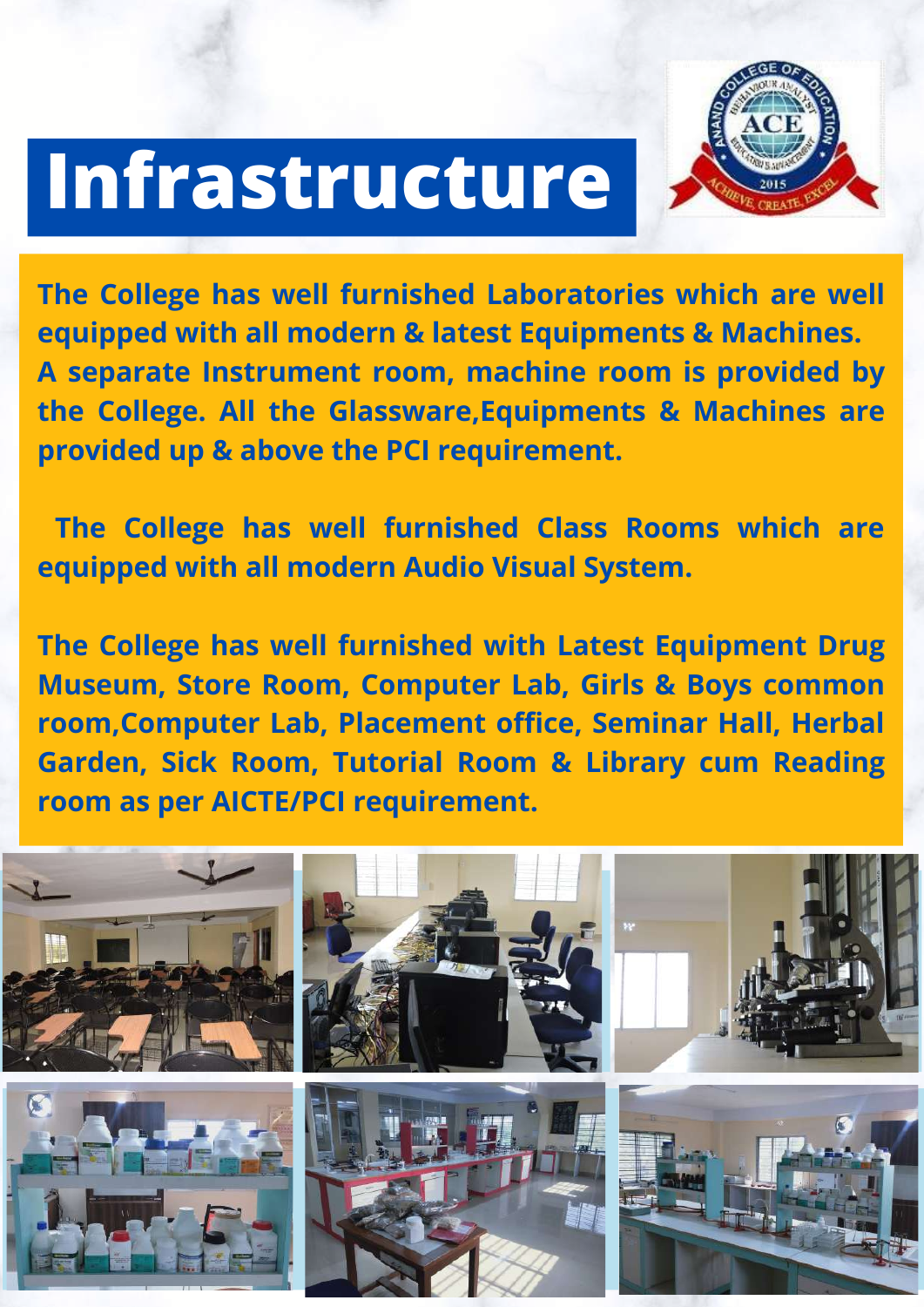

# **Library**

**A library is a treasure of knowledge. At our college, the Library plays a vital role in the collection, development and dissemination of scientific and technical information to meet the present and future academic and research needs of all users. It includes a wide range of text books and reference books for different branches of Pharmacy and allied subjects. It also provides extensive access to National and International Scientific Research Journals and periodicals.**

**A well equipped college Library houses more than 5000 books (1000 titles) relevant to teaching, learning, training and research needs of the college. It also subscribes more than 25 printed International and National Journals and 05 e-Journals (Science direct and Bentham). Hence, students and faculty members themselves updated with the latest trends in the Pharmacy.**

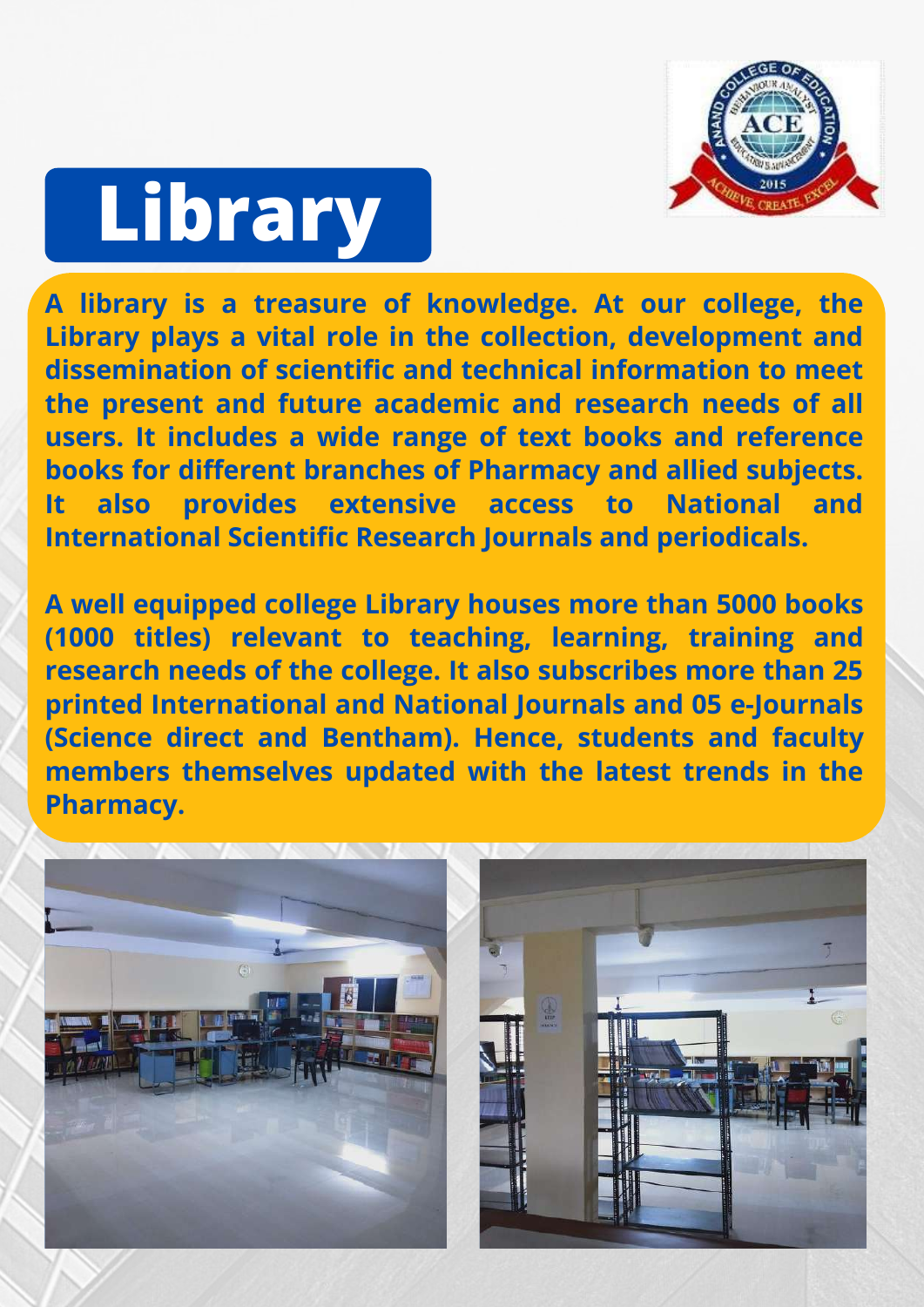## **Student Amenities**



### **Hostel for Boys & Girls**

**In campus Hostel facilities are available for Boys & Girls Students which provides good Standard of Living and Dining. College and Hostel supporting staff takes care of the students from time to time. 24x 7 Emergency Medical Assistance is available round the year. Students can make use of various in-door & Out door activities made available time to time. Adequate security & surveillance are provided to ensure safety & security of the Hostel Boarders.** 

### **Canteen & Cafeteria**

**College provides Good and Quality Food and provide refreshment in the campus at an affordable Price.**

### **Transport Facility**

**Easy communication along NH-6, nerest Bus stopage Kabilpur, Anand College of Education, Transport facilities available from Kolkata, Howrah, Kharagpur, Medinipur & Nearest Railway Station & Bus Stand.**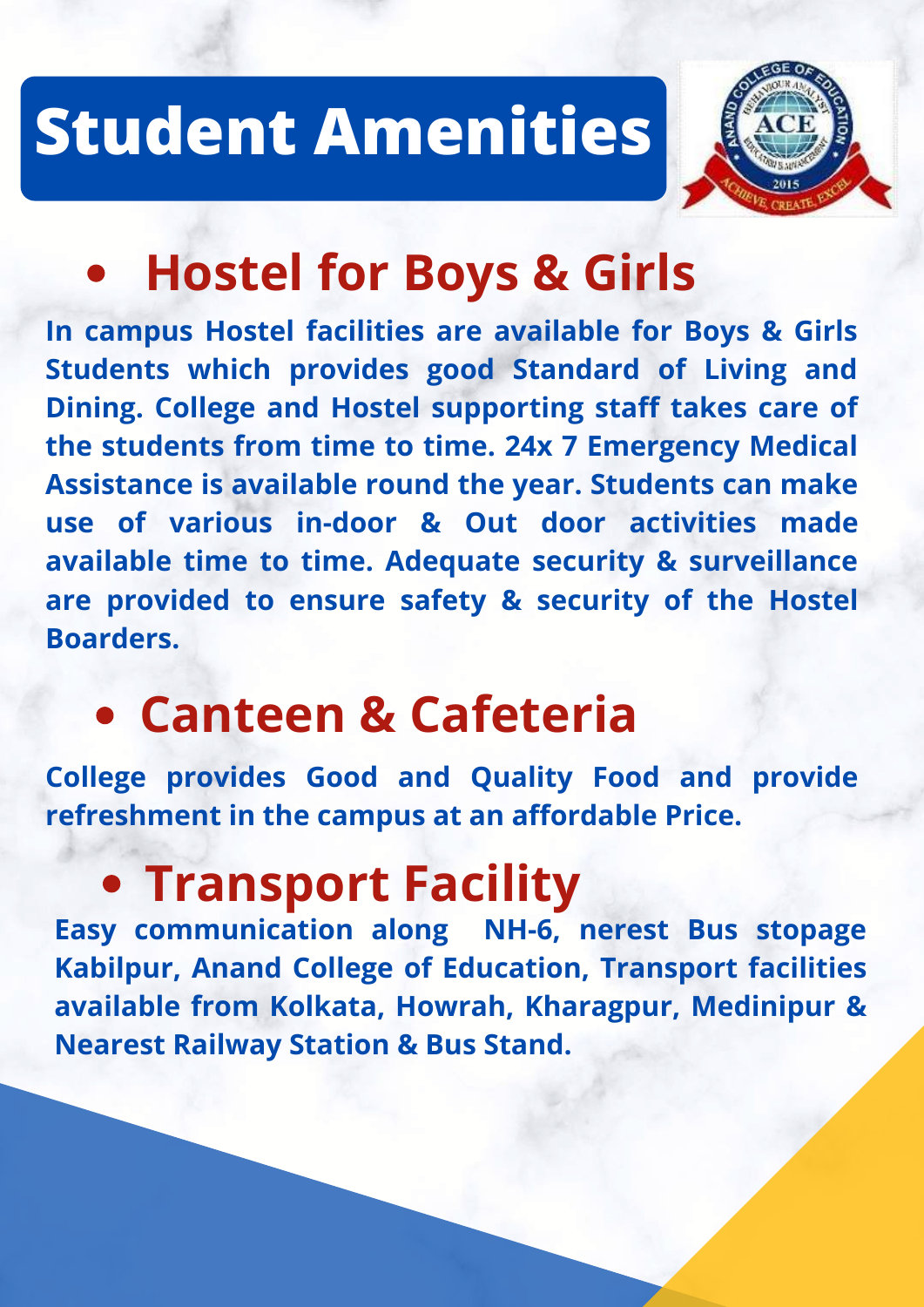

## **Fees Structure**